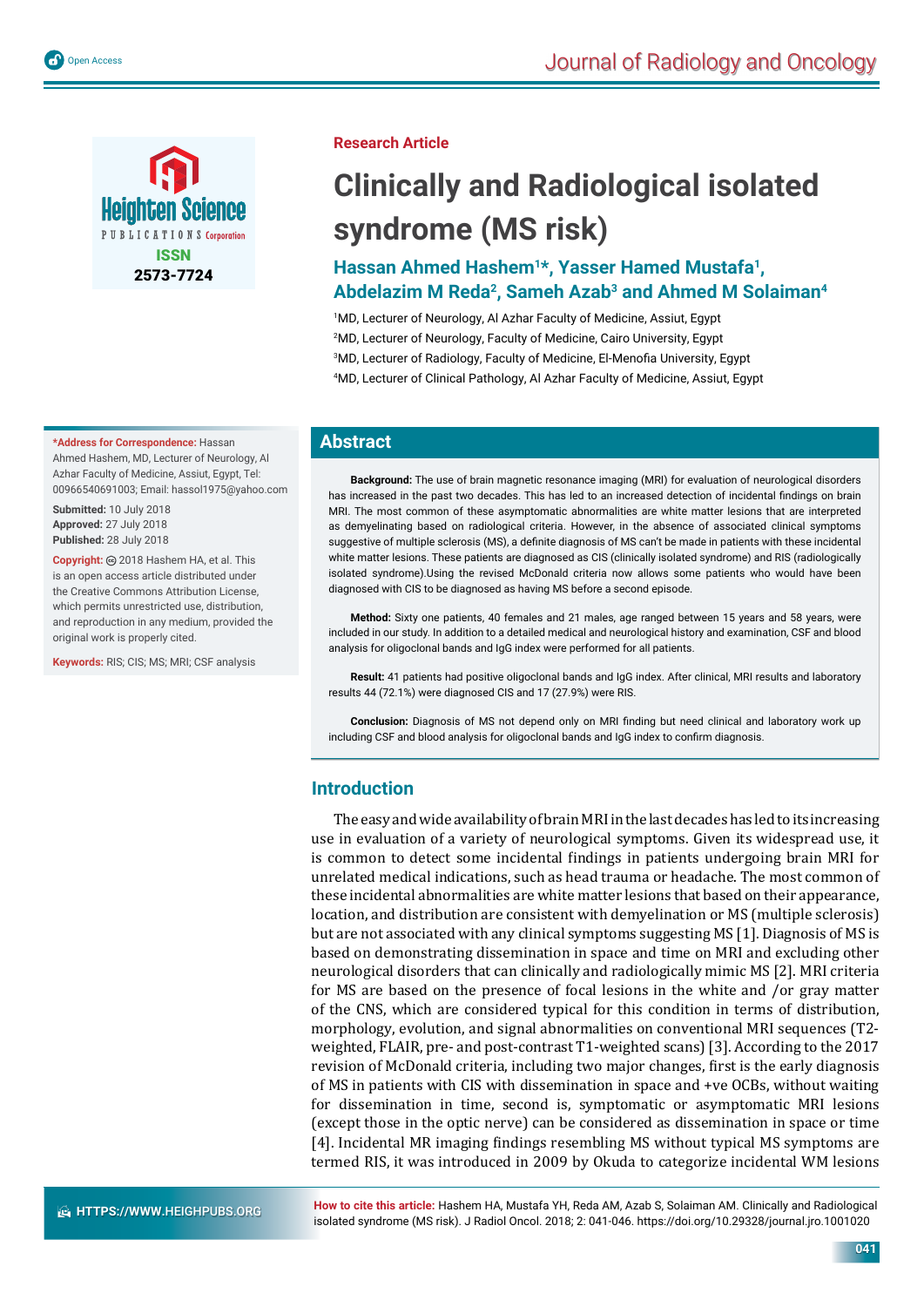

suggestive of demyelinating disease in patients without typical MS symptoms and no better explanation for the MR imaging anomalies [5]. CSF analysis was one of the main paraclinical diagnostic criteria for MS (it is mandatory in the 2017 revision of McDonald criteria for MS); nowadays, it is of great importance in differential diagnosis of MS [4]. The presence of ≥2 OCBs in the CSF have a positive predictive value of 97%, negative predictive value of 84%, sensitivity of 91%, and specificity of 94% for developing (relapsing remitting MS) RRMS after a CIS [5] (Tables 1,2).

The condition to be termed CIS, the episode should last for at least 24 hour, and occur in the absence of fever or infection, with no clinical features of encephalopathy [7]. A retrospective review of brain MRI showed that 58% had white matter T2 hyperintensities and that the prevalence of MRI findings meeting the Barkhof criteria for dissemination in space in a consecutive series of patients imaged for headaches ranged from 2.4% to 7.1% [8]. Several risk factors of conversion from RIS to MS have been discussed (Table 3).

# **Aim of the study**

This study was prospective study that aimed to confirm the diagnosis of MS in patient presenting with neurological disorder and MRI brain finding suggestive MS.

## **Patients and methods**

The study was carried out on sixty one patient aged  $\geq 15$  years and less than 58 years of both sex attended the outpatient clinic or admitted at Neurology Department of Al-Jadaani and Bugshan Hospitals, Jeddah, KSA during the period from first January 2017 to the end of March 2018. Based on the digital radiological information system and digital patient charts, all patients undergoing a brain MRI and had radiological finding fulfilling the criteria of CIS or RIS during this period were included in the study. All MRI examinations were performed in the regular clinical setting in one of two 1.5 T MRI machines (gadolinium enhanced T1, T2, FLAIR and Diffusion sequences were done for all patients), MRI was interpreted by radiologist. This study had been approved by ethical committee of Al-Jadaani and Bugshan Hospitals. Patients who diagnosed MS,

#### **Table 1:** Proposed diagnostic criteria for radiologically isolated syndrome [5].

- The presence of incidentally identified CNS white matter anomalies meeting the following MRI criteria
	- Ovoid, well-circumscribed and homogeneous foci with or without involvement of the corpus callosum
	- 2. T2 hyperintensities measuring >3 mm and fulfilling Barkhof criteria (at least three out of four; table 2) for dissemination in space
- 3. CNS white matter lesions not consistent with a vascular pattern
- B- No historical accounts of remitting clinical symptoms consistent with neurological dysfunction
- C- The MRI findings do not account for clinically apparent impairments in social, occupational or generalized areas of functioning
- D- The MRI findings are not due to the direct physiological effects of substances (recreational drug abuse, toxic exposure) or a medical condition
- E- Exclusion of individuals with MRI phenotypes suggestive of leukoaraiosis or extensive white matter pathology lacking involvement of the corpus callosum
- The CNS MRI anomalies are not better accounted for by another disease process

**Table 2:** Barkhof's proposed MRI criteria for MS [6].

| T <sub>2</sub> lesions | $\geq$ 9 T2 hyperintense or $\geq$ 1 gadolinium enhancing |  |  |
|------------------------|-----------------------------------------------------------|--|--|
| Infratentorial         | $lesions \geq 1$                                          |  |  |
| Juxtacortical          | $lesions \geq 1$                                          |  |  |
| Periventricular        | $lesions \geq 4$                                          |  |  |

**Table 3:** Clinical and radiological predictors which increase the risk of clinical progression in radiologically isolated syndrome [9].

Asymptomatic spinal cord lesions (especially cervical cord lesions)

Infratentorial lesions

A higher number of T2 lesions in MRI Pathological visual evoked potential

Younger age

Oligoclonal bands and/or a pathological IgG index in combination with more than nine T2‐lesions on the initial MRI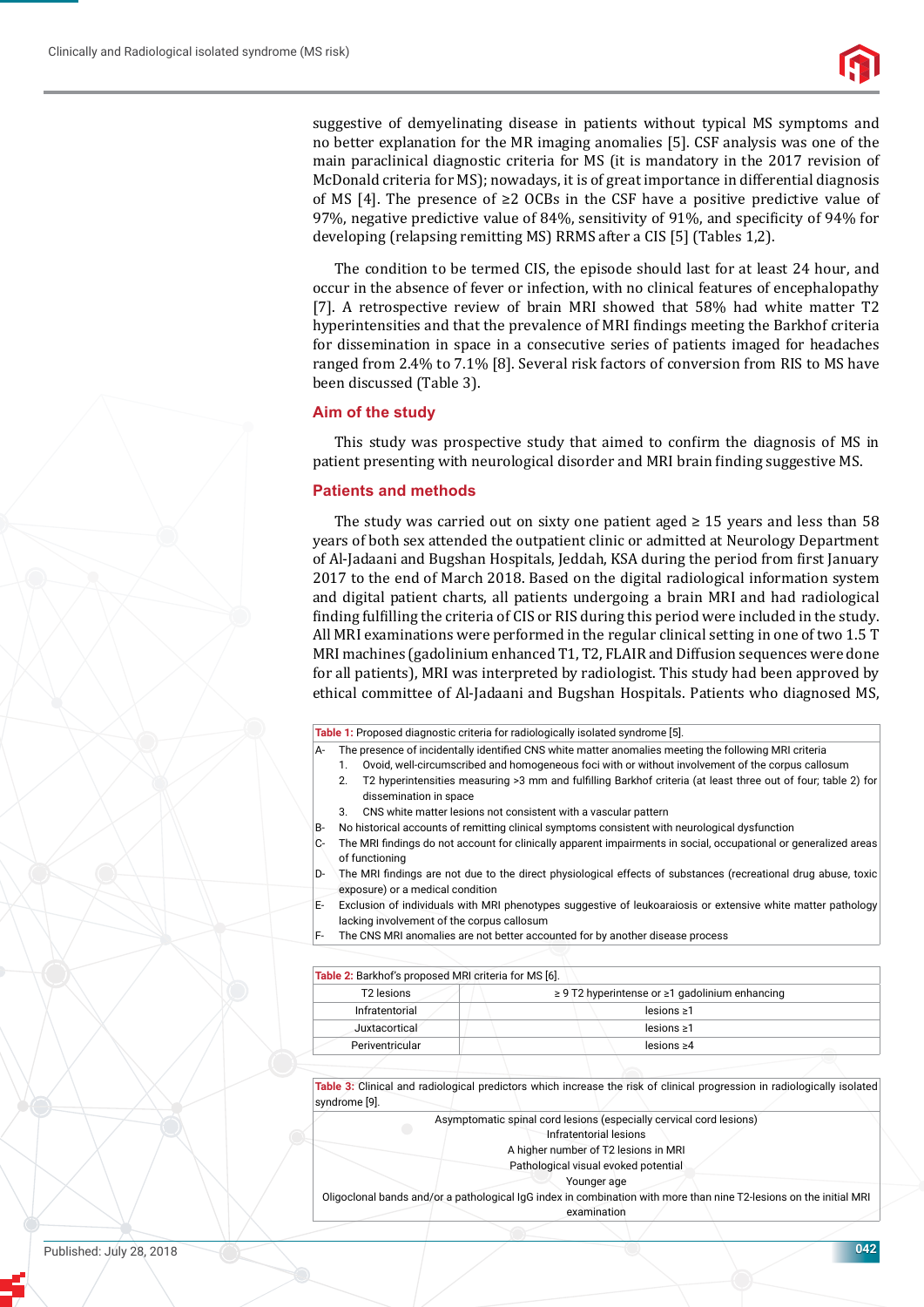

acute disseminated encephalomyelitis, autoimmune disease, cerebrovascular stroke, or patients who refused to participate in the study were excluded from the study. All patients included in the study were subjected to complete neurological history and examination. Detailed history of neurological symptoms (onset, duration, course and aggravating factors) and complete neurological examination including mental state, cranial nerves, motor, sensory systems and cerebellum were done for all patients. CSF and blood samples (in parallel) for oligoclonal bands and IgG index were done for all patients. Appropriate statistical methods were applied and the results were tabulated accordingly.  $P < 0.05$  was considered significant.

# **Results**

In this study, 61 patient were included, 40 females (65.6%) and 21 males (34.4%), the mean age of the patient were  $(31.11 \pm 10)$ . The mean age was higher among male  $(37.19\pm 10.65)$  than females  $(27.92\pm 8.08)$  with significant difference. Regarding the 44 patient with CIS, the most presenting symptom was acute optic neuritis, affecting 14 (31.8%) patients, then 13 (29.5%) patients with motor presentations, either hemiparesis (11.5%) or paraparesis (9.8%). Regarding patients with RIS, most presenting symptom was headache, affecting 7 (41.2%) patients, as 4 patients with tension headache and 3 patients with migraine, then 3 (17.6%) patients with loss of consciousness, (Table 4-6). The results of CSF and blood analysis for oligoclonal bands were 37 patients (60.7%) had positive result and 24 patients (39.3%) had negative results. After clinical, MRI finding and laboratory results 44 patients (72.3%) were consistent with diagnosis of CIS (14 males and 30 females) and 17 patient (27.7%) with RIS (7 males and 10 females).

#### **Table 4:** Demographic data of studied patients.

| <b>Variable</b> | $CIS (N=44)$   | $RIS (N = 17)$  | Total $(N=61)$  | P value |
|-----------------|----------------|-----------------|-----------------|---------|
| Sex             |                |                 |                 |         |
| Male            | 14 (31.8%)     | 7(41.2%)        | 21 (34.4%)      | 0.216   |
| Female          | 30 (68.2%)     | 10 (58.8%)      | 40 (65.6%)      |         |
| Age             |                |                 |                 |         |
| Male            | $38.1 \pm 9.6$ | $35.8 \pm 12.6$ | $37.2 \pm 10.7$ | 0.454   |
| Female          | $27.2 \pm 7.4$ | $30.1 \pm 9.9$  | $27.8 \pm 8.1$  | 0.639   |
| Total           | $30.5 \pm 9.5$ | $32.6 \pm 11.2$ | $31.11 \pm 10$  | 0.332   |
| P value         | 0.001          | 0.302           | 0.001           |         |
|                 |                |                 |                 |         |

#### **Table 5:** Results of laboratory Oligoclonal band and IgG index.

| <b>TWATER TO A TEACHER IS A TEACHER TO A TEACHER AND THE STATE IS A TEACHER TEACHER TEACHER IS A TEACHER TEACHER T</b> |                |                |               |         |                  |         |
|------------------------------------------------------------------------------------------------------------------------|----------------|----------------|---------------|---------|------------------|---------|
| Variable                                                                                                               | $CIS (n = 44)$ |                | $RIS(n = 17)$ |         | Total $(n = 61)$ |         |
|                                                                                                                        | <b>Number</b>  | <b>Percent</b> | <b>Number</b> | Percent | <b>Number</b>    | Percent |
| <b>OCB</b>                                                                                                             | 33             | (75%)          |               | (23.5%) | 37               | (60.7%) |
| IgG index                                                                                                              | 31             | (70.5%)        |               | (23.5%) | 35               | (57.4%) |

| Table 6: Clinical presentation.                                                                                |                |                |                              |                     |
|----------------------------------------------------------------------------------------------------------------|----------------|----------------|------------------------------|---------------------|
| <b>Clinical presentation</b>                                                                                   | <b>Number</b>  | <b>Percent</b> | $CIS (N = 44)$<br>14 (31.8%) | $RIS (N = 17)$<br>0 |
| Optic neuritis                                                                                                 | 14             | 22.9%          |                              |                     |
| Weakness                                                                                                       | 13             | 21.3%          | 13 (29.5%)                   | $\Omega$            |
| <b>Hemiparesis</b>                                                                                             | 7              | 11.5%          |                              | U                   |
| Paraparesis                                                                                                    | 6              | 9.8%           | 6                            | 0                   |
| Brain stem                                                                                                     | 8              | 13.11%         | 5(11.4%)                     | 3(17.6%)            |
| Vertigo                                                                                                        | 3              | 4.9%           |                              | 2                   |
| Ocular nerve                                                                                                   | 2              | 3.3%           | 2                            |                     |
| <b>INO</b>                                                                                                     | $\overline{2}$ | 3.3%           | 2                            |                     |
| Bell's palsy                                                                                                   |                | 1.6%           | 0                            |                     |
| Headache                                                                                                       | 7              | 11.5%          | 0                            | 7(41.3%)            |
| TН                                                                                                             | 4              | 6.6%           | 0                            |                     |
| Migraine                                                                                                       | 3              | 4.9%           | 0                            | 3                   |
| Sensory symptoms                                                                                               | 6              | 9.8%           | 4 (9%)                       | 2(11.8%)            |
| <b>TN</b>                                                                                                      | 5              | 8.2%           |                              | 2                   |
| Hemihyposthesia                                                                                                |                | 1.6%           |                              | $\Omega$            |
| Ataxia                                                                                                         | $\overline{7}$ | 11.5%          | 7(15.9%)                     | $\mathbf{0}$        |
| Recurrent LOC                                                                                                  | 3              | 4.9%           | 0                            | 3(17.7%)            |
| <b>Dizziness</b>                                                                                               | 3              | 4.9%           | 1(2.3%)                      | 2(11.8%)            |
| INO: Internuclear ophthalmoplegia; TH: Tension headache,; TN: Trigeminal neuralgia; LOC: Loss of consciousness |                |                |                              |                     |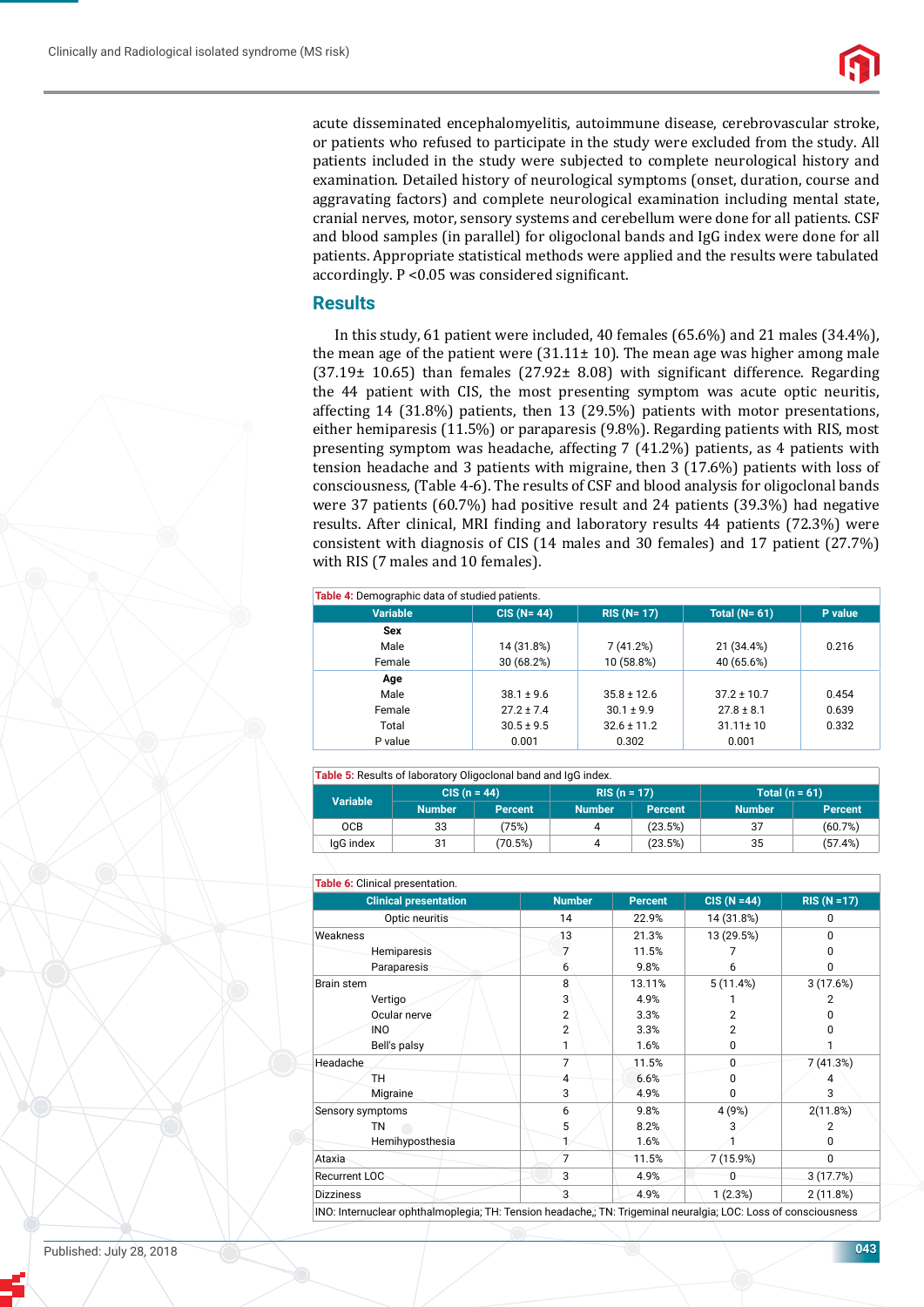# **Discussion**

The diagnosis of MS is primary clinical and is dependent on the demonstration of neurologic signs and symptoms subsequent to white matter lesions on MRI. It depends largely on the results of MRI examination. Incidental MRI findings suggestive of MS without typical MS symptoms defined as RIS [10].

The association of RIS and MS is also strengthened in that both patient groups show similarities in both qualitative and quantitative MRI measurements [11,12]. Patients should not be diagnosed with MS on the basis of MRI findings alone, and at least one clinical event consistent with acute demyelination should remain a cornerstone for diagnosis [13]. Our study was included 61 patients, 40 females and 21 males. After clinical, MRI finding and laboratory results, 44 patients were diagnosed as CIS and 17 patient were diagnosed as RIS. Male to female ratio was 1:1.9 among studied patients and 1:2.14 among patients diagnosed CIS. These results were agree with  $[14,15]$  they reported that MS is more common in women than in men, and has increased over the last decades from a female-to-male ratio of 1.4 in 1955 to 2.3 in 2000. This corresponds to a lifetime risk of 2.5% in women compared to 1.4% in men. The mean age of patients was 31ys and for patients with CIS 30.5. It was higher among male than female with significant difference especially among patients with CIS that consistent with [16] he reported that the incidence of MS is low in childhood and increases after the age of 18, reaching a peak between 20 and 40 years (mean age of 30 years) with women being affected approximately 2-5 years earlier than men [17].

Reported that, the onset of MS in 85% of young adults (aged 20-45 years). Regarding results of OCB, 75% of patients with CIS have positive OCB in CSF while in RIS only 23% has positive results. These results was partially agreed with  $[18-25]$  they mentioned that, Sixty to seventy percent of patients with CIS have positive OCBs and with [26] he reported that the positive OCB were detected in 61% of patients with CIS [27]. Found CSF oligoclonal banding having sensitivity between 69-91% for diagnosis of MS. Regarding the clinical presentation, optic neuritis was most common presentation for CIS patients (31%) and headache was most common presentation for RIS patients (41%) [28]. Reported that, acute demyelinating optic neuritis is the presenting symptom in about 20% of MS patients and affects about half of MS patients at some point in the disease course and also [16] reported that, typical clinical presentations of RRMS are optic neuritis (in about 20% of cases this is the initial symptom). Headache is the most common reason for performing the initial MRI unveiling RIS, but it is unclear if there is a causative relationship between the incidental MRI findings and the headaches [29]. A study by Liu et al., showed that among patients undergoing MRI of the brain due to headaches, MRI findings fulfilling the Barkhof criteria are common [8].

## **Conclusion**

The diagnosis of MS not depend only on MRI finding but need clinical presentation consistent with diagnosis of MS and CSF analysis for oligoclonal bands to confirm diagnosis.

## **References**

- 1. Leahy H, Garg N. Radiologically Isolated Syndrome: An Overview Neurol. 2013; 5: 22-26. **Ref.:** https://tinyurl.com/ycly3ta7
- 2. Polman CH, Reingold SC, Banwell B, Clanet M, Cohen JA, et al. Diagnostic criteria for multiple sclerosis: 2010 revisions to the McDonald criteria. Ann Neurol. 2011; 69: 292-302. **Ref.:** https://tinyurl.com/y9vt4n2h
- 3. Chard DT, Dalton CM, Swanton J, Fisniku LK, Miszkiel KA, et al. MRI only conversion to multiple sclerosis following a clinically isolated syndrome. J Neurol Neurosurg Psychiatry. 2011; 82: 176-179. **Ref.:** https://tinyurl.com/ydh8p929
- 4. Thompson AJ, Banwell BL, Barkhof F, Carroll WM, Coetzee T, et al. Diagnosis of multiple sclerosis: 2017 revisions of the McDonald criteria. Lancet Neurol. 2018; 17: 162-173. **Ref.:** https://tinyurl.com/yblx28l8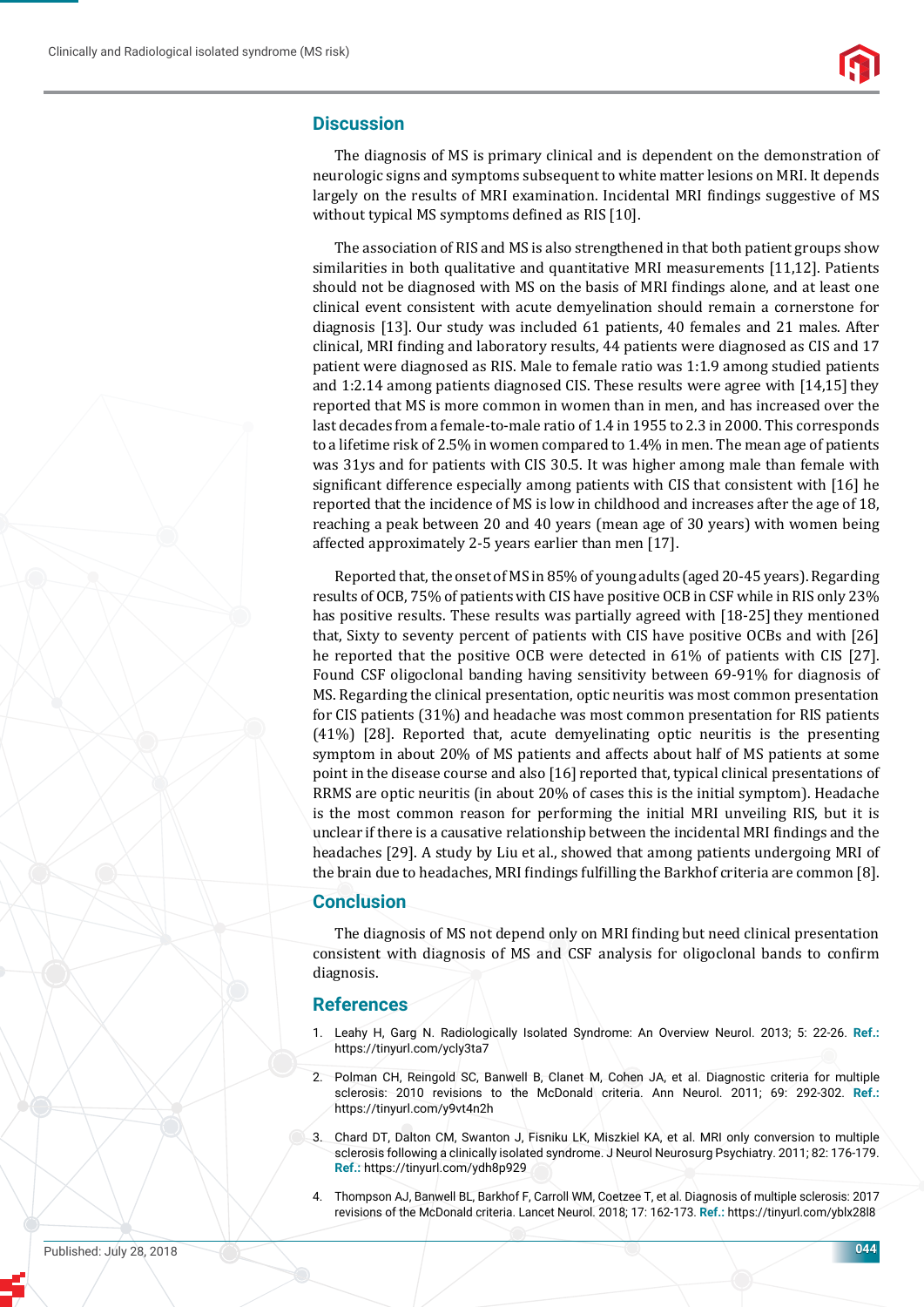

- 5. Masjuan J, Alvarez-Cermeno JC, Garcia-Barragan N, Díaz-Sánchez M, Espiño M, et al. Clinically isolated syndromes: a new oligoclonal band test accurately predicts conversion to MS. Neurology. 2006; 66: 576-578. **Ref.:** https://tinyurl.com/y7hjfude
- 6. Sellner J, Schirmer L, Hemmer B, Mühlau M. The radiologically isolated syndrome: take action when the unexpected is uncovered. J Neurol. 2010; 257: 1602-1611. **Ref.:** https://tinyurl.com/ydy3sydo
- 7. Miller DH, Chard DT, Ciccarelli O. Clinically isolated syndromes. Lancet Neurol. 2012; 11: 157-169. **Ref.:** https://tinyurl.com/yb967rg7
- 8. Liu S, Kullnat J, Bourdette D, Simon J, Kraemer DF, et al. Prevalence of brain magnetic resonance imaging meeting Barkhof and McDonald criteria for dissemination in space among headache patients. Mult Scler. 2013; 19: 1101-1115. **Ref.:** https://tinyurl.com/y6wubu7v
- 9. Polman CH, Reingold SC, Edan G, Filippi M, Hartung HP, et al. Diagnostic criteria for multiple sclerosis: 2005 revisions to the "McDonald Criteria". Ann Neurol. 2005; 58: 840-846. **Ref.:** https://tinyurl.com/y7tfpuzn
- 10. Okuda DT, Mowry EM, Beheshtian A, Waubant E, Baranzini SE, et al. Incidental MRI anomalies suggestive of multiple sclerosis: the radiologically isolated syndrome. Neurology. 2009; 72: 800-805. **Ref.:** https://tinyurl.com/y95weesd
- 11. Amato MP, Hakiki B, Goretti B, Rossi F, Stromillo ML, et al . Association of MRI metrics and cognitive impairment in radiologically isolated syndromes. Neurology. 2012; 78: 309-314. **Ref.:** https://tinyurl.com/ydesg9bo
- 12. Stromillo ML, Giorgio A, Rossi F, Battaglini M, Hakiki B, et al. Brain metabolic changes suggestive of axonal damage in radiologically isolated syndrome. Neurology. 2013; 80: 2090-2094. **Ref.:** https://tinyurl.com/yavdsygg
- 13. Miller DH, Chard DT, Ciccarelli O. Clinically isolated syndromes. Lancet Neurol. 2012; 11: 157-169. **Ref.:** https://tinyurl.com/yb967rg7
- 14. Alonso A, Hernán MA. Temporal trends in the incidence of multiple sclerosis: a systematic review (review). Neurology. 2008; 71: 129-135. **Ref.:** https://tinyurl.com/yd34lrfw
- 15. Koch-Henriksen N, Sørensen PS. The changing demographic pattern of multiple sclerosis epidemiology (review). Lancet Neurol. 2010; 9: 520-532. **Ref.:** https://tinyurl.com/ya3n57el
- 16. Confavreux C, Vukusic S. Natural history of multiple sclerosis: a unifying concept. Brain. 2006; 129: 606-616. **Ref.:** https://tinyurl.com/yd2ksepd
- 17. Miller D, Barkhof F, Montalban X, Thompson A, Filippi M. Clinically isolated syndromes suggestive of multiple sclerosis, part II: non-conventional MRI, recovery processes, and management. Lancet Neurol. 2005; 4: 341-348. **Ref.:** https://tinyurl.com/ybo6ty75
- 18. Miller D, Barkhof F, Montalban X, Thompson A, Filippi M. Clinically isolated syndromes suggestive of multiple sclerosis, part I: natural history, pathogenesis, diagnosis, and prognosis. Lancet Neurol. 2005; 4: 281-288. **Ref.:** https://tinyurl.com/ycsj39mm
- 19. Awad A, Hemmer B, Hartung HP, Kieseier B, Bennett JL, et al. Analyses of cerebrospinal fluid in the diagnosis and monitoring of multiple sclerosis. J Neuroimmunol. 2010; 219: 1-7. **Ref.:** https://tinyurl.com/yd7eq7d3
- 20. Zipoli V, Hakiki B, Portaccio E, Lolli F, Siracusa G, et al. The contribution of cerebrospinal fluid oligoclonal bands to the early diagnosis of multiple sclerosis. Mult Scler. 2009; 15: 472-478. **Ref.:** https://tinyurl.com/y93ctf87
- 21. Paolino E, Fainardi E, Ruppi P, Tola MR, Govoni V, et al. A prospective study on the predictive value of CSF oligoclonal bands and MRI in acute isolated neurological syndromes for subsequent progression to multiple sclerosis. J Neurol Neurosurg Psychiatry. 1996; 60: 572-575. **Ref.:** https://tinyurl.com/y99ot95u
- 22. Sastre-Garriga J, Tintore M, Rovira A, Grivé E, Pericot I, et al. Conversion to multiple sclerosis after a clinically isolated syndrome of the brainstem: cranial magnetic resonance imaging, cerebrospinal fluid and neurophysiological findings. Mult Scler. 2003; 9: 39-43. Ref.: https://tinyurl.com/y9poolcx
- 23. Tintore M, Rovira A, Brieva L, Grivé E, Jardí R, et al. Isolated demyelinating syndromes: comparison of CSF oligoclonal bands and different MR imaging criteria to predict conversion to CDMS. Mult Scler. 2001; 7: 359-363. **Ref.:** https://tinyurl.com/y9weq69j
- 24. Avasarala JR, Cross AH, Trotter JL. Oligoclonal band number as a marker for prognosis in multiple sclerosis. Arch Neurol. 2001; 58: 2044-2045. **Ref.:** https://tinyurl.com/ycy9nq84